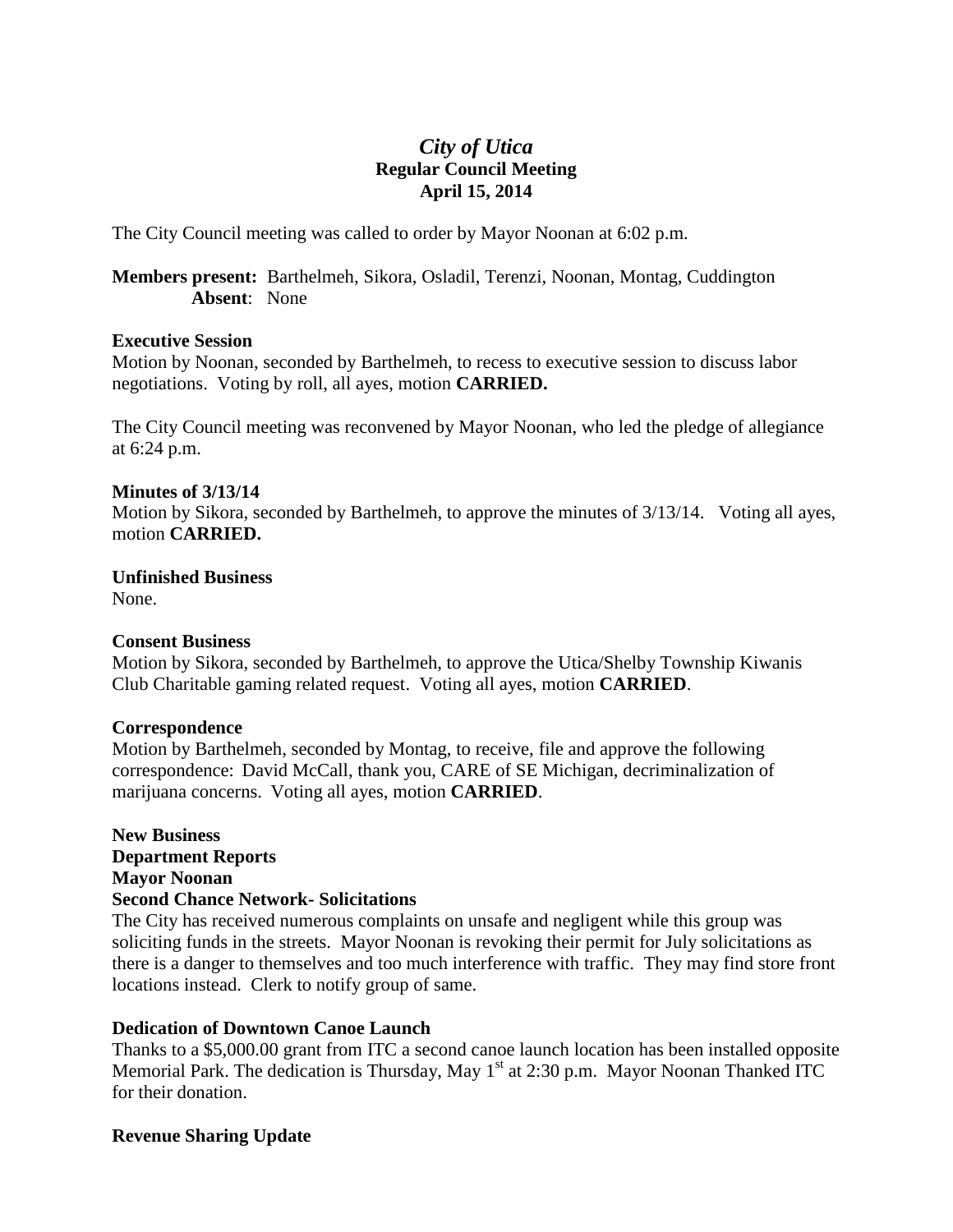**Regular Council Meeting April 15, 2014** Page 2 of 4

Mayor Noonan informed all that according to a new report from the [Citizens Research Council](http://crcmich.org/information/info.html) state tax revenues increased by \$1.2 billion from 2009 to 2012, while local tax revenues to be shared by the state declined by \$1.1 billion in the same time period. This is further proof that the state has balanced its budget at the expense of local communities.

Mayor Noonan also thanked the Carter family, Mayor Pro Tem Barthelmeh, all City Departments and volunteers for help with the Easter Egg Hunt.

# **Council Reports**

Mayor Pro Tem Barthelmeh thanked the Dept. of Public Works for cleaning up the park, Senior citizens for egg stuffing, the Carter Family, Police and Fire personnel in helping with the Egg Hunt. Councilwoman Terenzi recently attended the MML Capital Conference and expressed how informative their sessions were on crowd funding, investing in small business.

# **Assessing- Nancy Strehl, Assessor**

No report.

# **Building- Jerry Owczarzak**

No report. Mayor Noonan reminded new businesses that a meeting with the City Planner, Building Inspector and herself is highly recommended.

# **Fire- Kevin Wilseck, Chief**

# **Goeddeke Resignation & Rehire**

Motion by Osladil, seconded by Barthelmeh, to receive the resignation from Joseph Goeddeke, thanking him for his service and approve the rehiring of a past employee. Voting all ayes, motion **CARRIED.**

Fire Chief Wilseck also thanked firefighters Hurchalla, Charby, Littlefield, Azar and Myers for their help at the Easter Egg Hunt.

# **Barbeque Season Reminder**

Chief Wilseck reminded all that residents living in apartment/ condominium complexes within the city that, under the ordinances of the City of Utica, the International Fire Code and the National Fire Protection Association, no hibachi, stove, propane-fueled grill or other similar devices used for cooking, heating or any other purpose shall be used or kindled on any balcony, under any overhanging portion or within 10ft. (3 m) of any structure. Violation is subject to a fine of \$100.00.

# **Police- Dave Faber, Chief Vehicle Purchase Request**

Motion by Sikora, seconded by Montag, to approve the request to purchase three utility vehicles, Ford Explorer, one sedan, Ford Taurus, along with the in-car computers, radar units and in-car video systems, as presented at a cost of \$324,000.00. As funds are available no financing will be necessary. Voting by roll, all ayes, motion **CARRIED.**

# **Shred Day**

Chief Faber stated the annual shred day will be on June 7, from 10am to 1pm in the City Hall parking lot.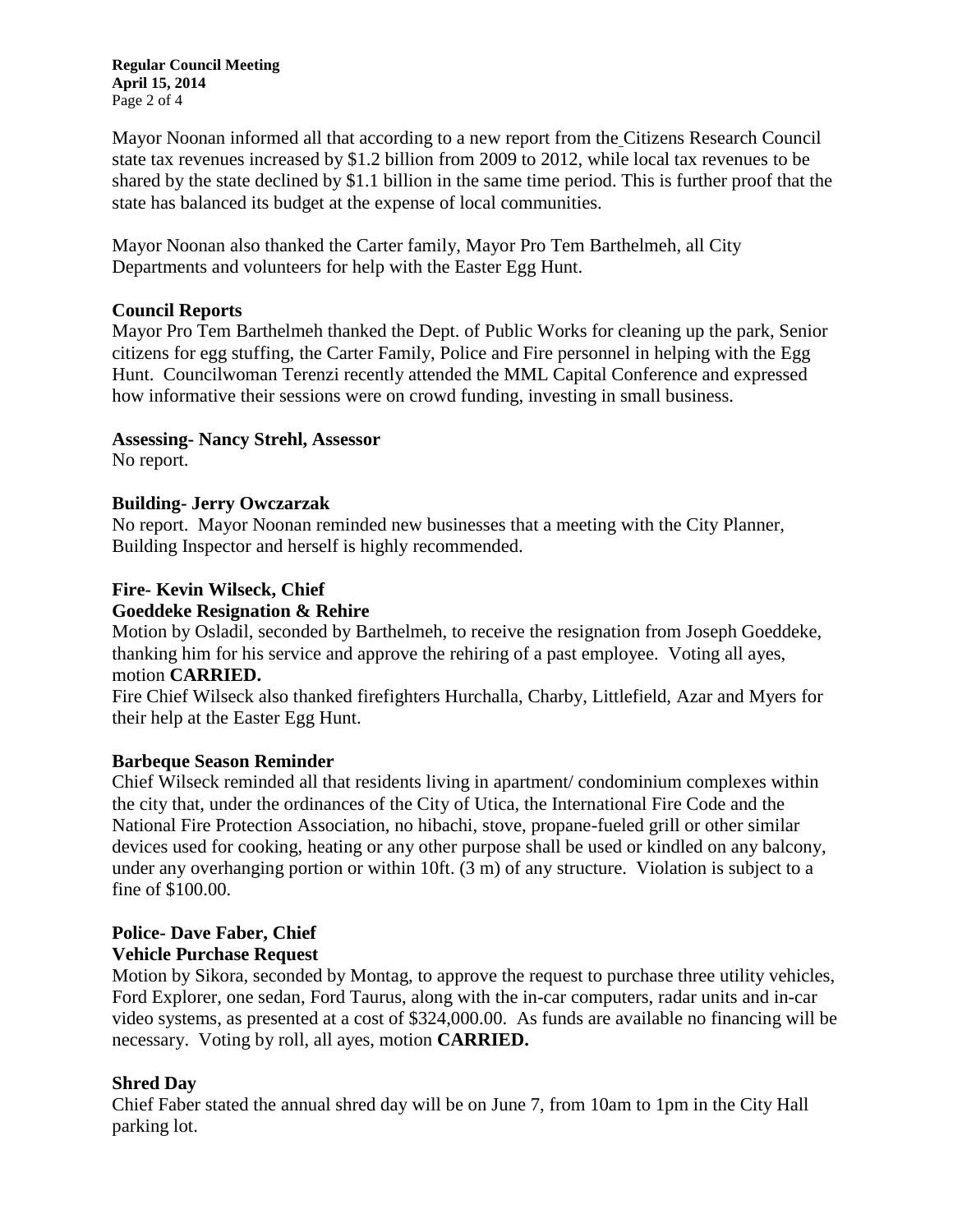**Regular Council Meeting April 15, 2014** Page 3 of 4

#### **DPW- Bill Lang, Superintendent**

No report.

# **Treasurer- Philip Paternoster**

# **Computer Purchase Request**

Phil Paternoster, Treasurer, requested to purchase six Dell computers necessitated by the discontinuance of Windows XP and the hardware demands of the BS&A.net platform. Motion by Noonan, seconded by Terenzi, to approve the purchase of six computers with installation with budget amendments as required. Voting all ayes, motion **CARRIED.**

# **Police & Fire Retirement Actuarial**

Motion by Barthelmeh, seconded by Osladil, to receive and file the actuarial impact of changes under consideration for police patrol. Voting all ayes, motion **CARRIED.**

#### **Administration- Beth Ricketts, City Clerk Change of Use/Occupancy Fee**

Motion by Terenzi, seconded by Sikora, to approve the request to increase the change of use/ occupancy fee by \$40.00 to cover clerical costs, total fee will be \$250.00. Voting all ayes, motion **CARRIED.**

# **Library- Marsha Doege, Director**

No report.

# **Parks and Recreation Commission**

Michigan Week will be celebrated with a City luncheon and student government day. Mayor Pro Tem Barthelmeh suggested replacement of the Easter Egg Hunt banner.

# **Historic District Commission**

No report.

**City Attorney- James McGrail Personnel Policy** This item was tabled.

**Planning Commission** No report.

# **Senior Housing Steering Committee**

Riverside 175 is at 100% occupancy and there is a waiting list.

# **Brownfield Redevelopment Authority**

No report.

# **Bills Payable**

Motion by Barthelmeh, seconded by Montag, to approve the payment of all bills as presented. Voting all ayes, motion **CARRIED.**

# **Communication from the Public**